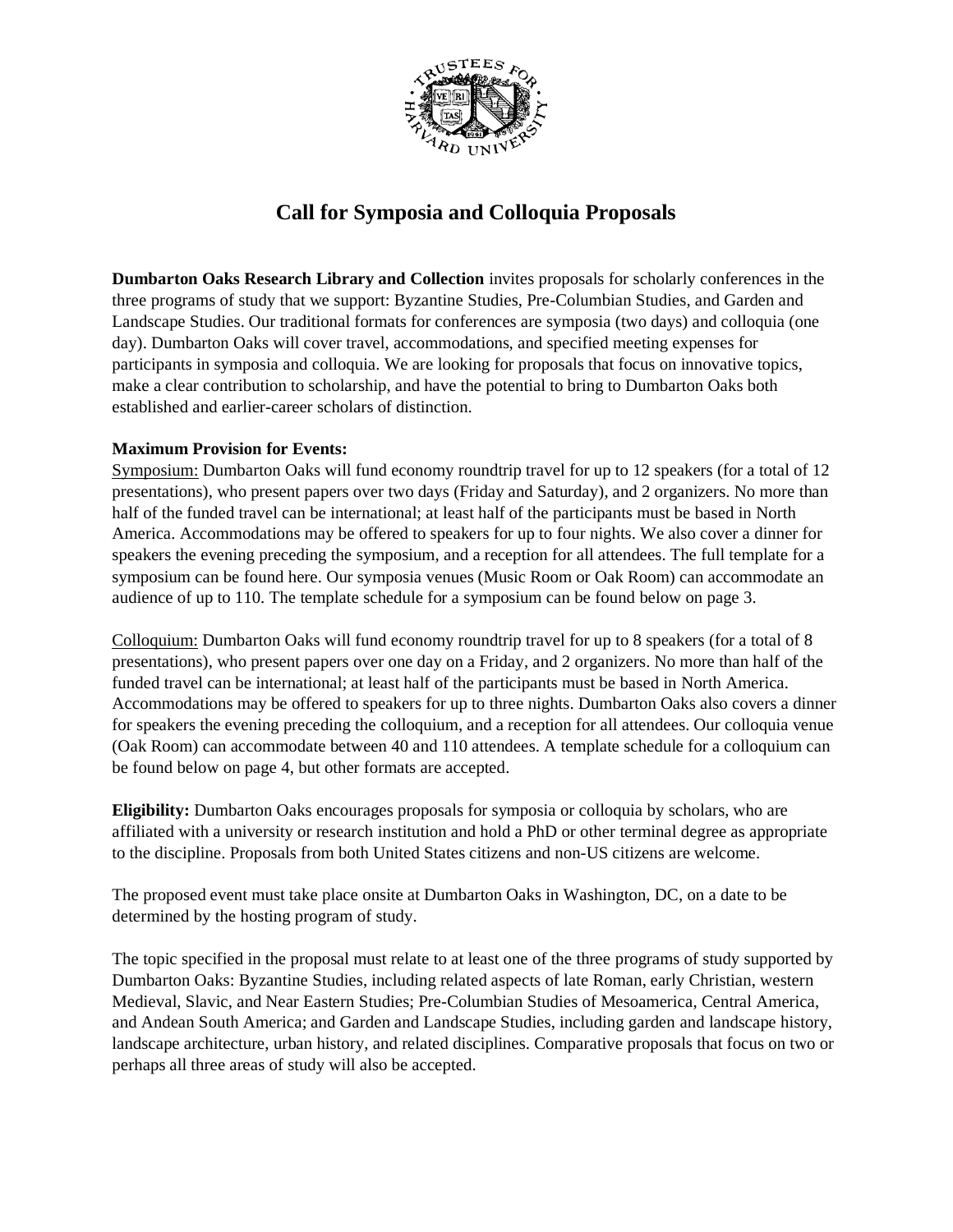

**Selection criteria:** Dumbarton Oaks will evaluate proposals based on the coherence and appeal of the proposed topic, the significance of the topic to one of Dumbarton Oaks' three areas of study, its broad intellectual interest, the possibility for interdisciplinary collaboration, potential benefit to the field, and overall quality of the proposal.

The hope is for symposia to result in a scholarly publication and preference will be given to proposals that include a plan for an edited volume. Dumbarton Oaks reserves the right of first refusal for all publications resulting from our conferences.

Decisions on proposals are usually made during the senior fellow meetings of the hosting program of study, usually 2–3 years in advance of the proposed event; exact deadlines may vary in each field.

**Proposal submission:** For instructions on how to submit a proposal, please contact the program director of the specific field of study:

- Byzantine Studies Byzantine@doaks.org
- Pre-Columbian Studies Pre-Columbian@doaks.org
- Garden and Landscape Studies  $L$ andscape@doaks.org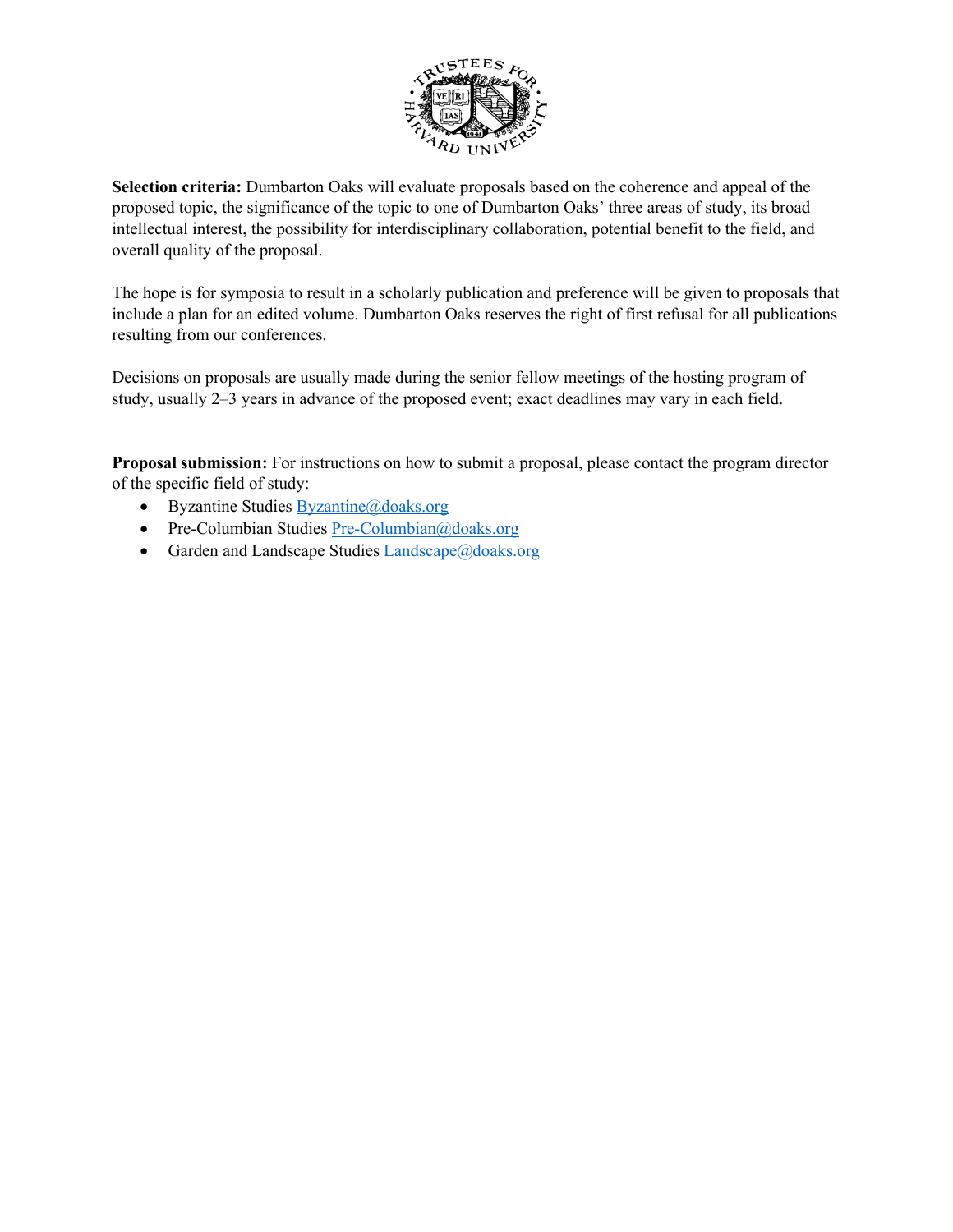

# **General Outline for Symposia**

Twelve papers (35 minutes each), one speakers' dinner, one reception, two lunches, four coffee breaks (or 15-minute "short breaks")

**Venues:** Oak Room, Music Room, Music Room Terrace (for coffee breaks), Orangery, Orangery Terrace

#### **Thursday**

| $6:00-6:45$ p.m. | Cocktails in the Orangery                                             |  |
|------------------|-----------------------------------------------------------------------|--|
| $6:45-9:00$ p.m. | Speakers' Dinner in the Orangery                                      |  |
| Friday           |                                                                       |  |
|                  |                                                                       |  |
| 9:00 a.m.        | Morning registration and coffee                                       |  |
|                  | Six papers                                                            |  |
|                  | One coffee break in the morning and one coffee break in the afternoon |  |
|                  | One lunch with guests                                                 |  |
| $5:00$ p.m.      | End of day Friday papers                                              |  |
| $5:30-7:30$ p.m. | Reception in the Orangery                                             |  |
|                  |                                                                       |  |
| <b>Saturday</b>  |                                                                       |  |
| 9:00 a.m.        | Morning registration and coffee                                       |  |
|                  | Six papers                                                            |  |
|                  | One coffee break in the morning and one coffee break in the afternoon |  |
|                  | One lunch with guests                                                 |  |
| 5:30 p.m.        | End of program                                                        |  |